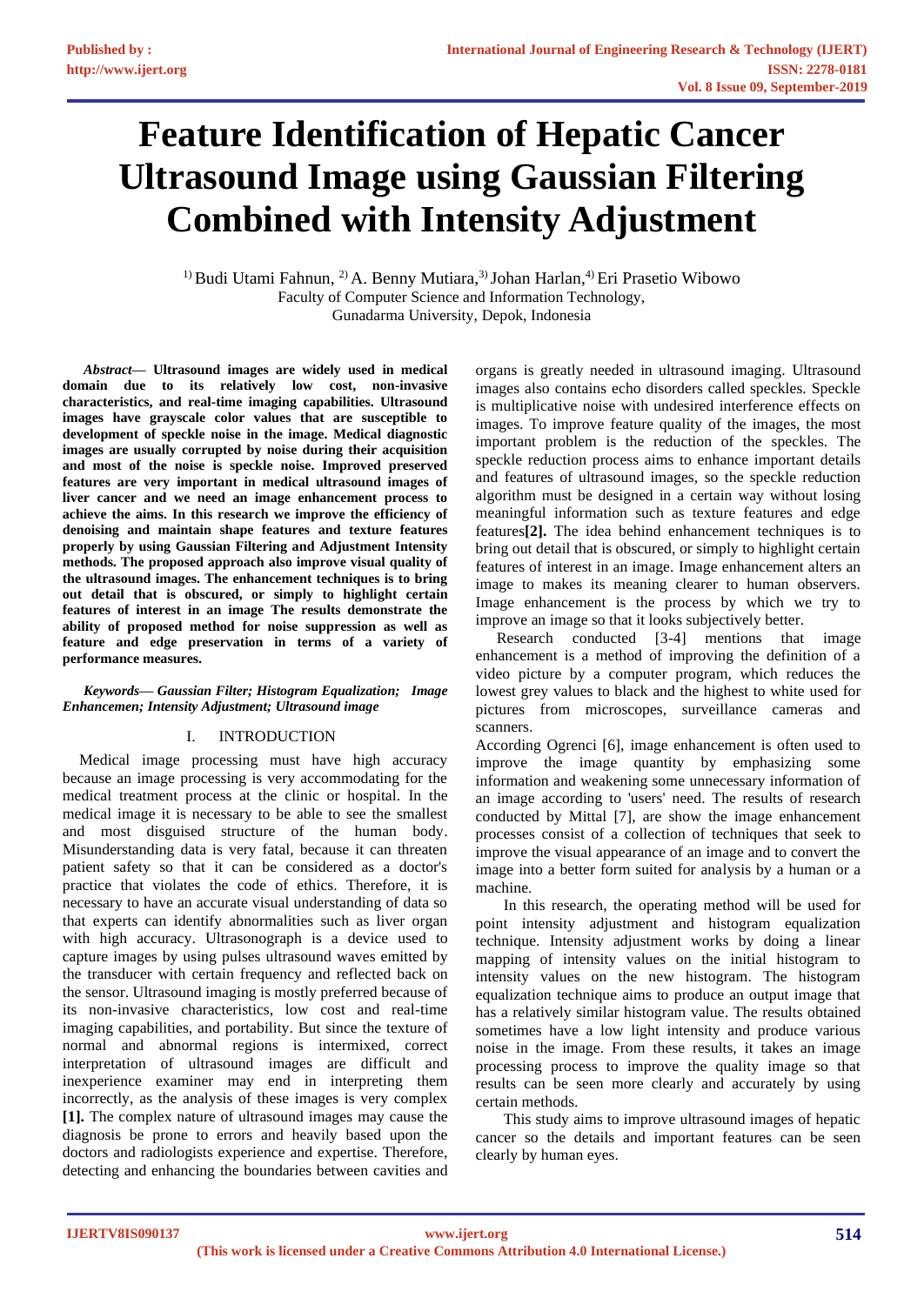The image processing includes segmentation, feature extraction, and classification.

#### II. PREPROCESSING METHODS

## *A. Preprocessing*

Objects and structures in the body have various physical contrasts, these conditions will be reflected in visualization of contrast seen from medical images. Physical contrast is different at every place in the body's tissues or organs. Physical characteristics to produce visualization of contrast appear from medical images will be different in each image modality used. Image processing is a processing process where input and output are in the form of images or a set of characteristics or parameters related to the image. Digital image processing is generally defined as two-dimensional image processing with a computer and includes all twodimensional data. One part of image processing is preprocessing. Preprocessing is done to reduce noise, contrast settings, and image sharpness settings. The enhancement includes denoising and contrast techniques. The contrast enhances techniques performed through some operations like Point operations are referred to as gray-level transformations or spatial transformations.

#### *B. Gaussian Filtering*

Gaussian filtering is used to blur the image, eliminating noise and detail. Gaussian filtering is more effective in smoothing the image based on the human visual perception



Where  $\sigma$  is the standard deviation of the distribution. Distribution is assumed to have an average of 0. Graphically the display is 1-dimensional based on the x-axis in fig. 1. The time related to the image is needed to use a two-dimensional Gaussian Function which is a product of two Gaussian 1D functions that are combined between x and y **[3].** The formula is:

$$
G(x, y) = \frac{1}{\sqrt{2\pi\sigma^2}} e^{\frac{x^2 + y^2}{2\sigma^2}}
$$
 (2)

On the representation of 2 D graph in gaussian with an average axis value (0.0) and a value for  $\sigma = 1$  shown to the fig.2.



Fig 2. Graph 2D Gaussian Filtering

#### *C. Intensity Adjustment*

Intensity Adjusment is a technique for mapping the intensity value of an image. Intensity adjusment works by doing linear mapping of the intensity value on the initial histogram to an intensity value on the new histogram. Brightness is a visual perception of reflected light, increased brightness refers to an increase in image illumination **[4**]. The formula of brightness and contrast is:

$$
F = \frac{259(C + 255)}{255(259 - C)}
$$
(3)

In order for the algorithm to function correctly, the value for the contrast correction factor (F) needs to be stored as a float number and not as an integer. Then the value of C in the formula shows the desired level of contrast. The brightness value will usually be in the range of -255 to +255 for a 24-bit palette. Negative values darken the image and, conversely, positive values will brighten the image. In Figure 3 is an example of improving image ultrasoud liver cancer with Intensity Adjustment.



Fig 3. Example results process from Intensity Adjustment

On Intensity Adjusment can also do gamma correction by mapping low down, and high up. By default, the value between low and high is mapped linearly to the value between bottom and top. Gamma is represented by Greek letters, can be described as the relationship between the input and output produced **[3**]. For the scope of the input value will be the intensity value of an image. In this case the relationship between input / output is output value proportional to the input raised to gamma power. The formula for calculating the results produced is as follows;

$$
I' = 255 \times (\frac{I}{255})^y \tag{4}
$$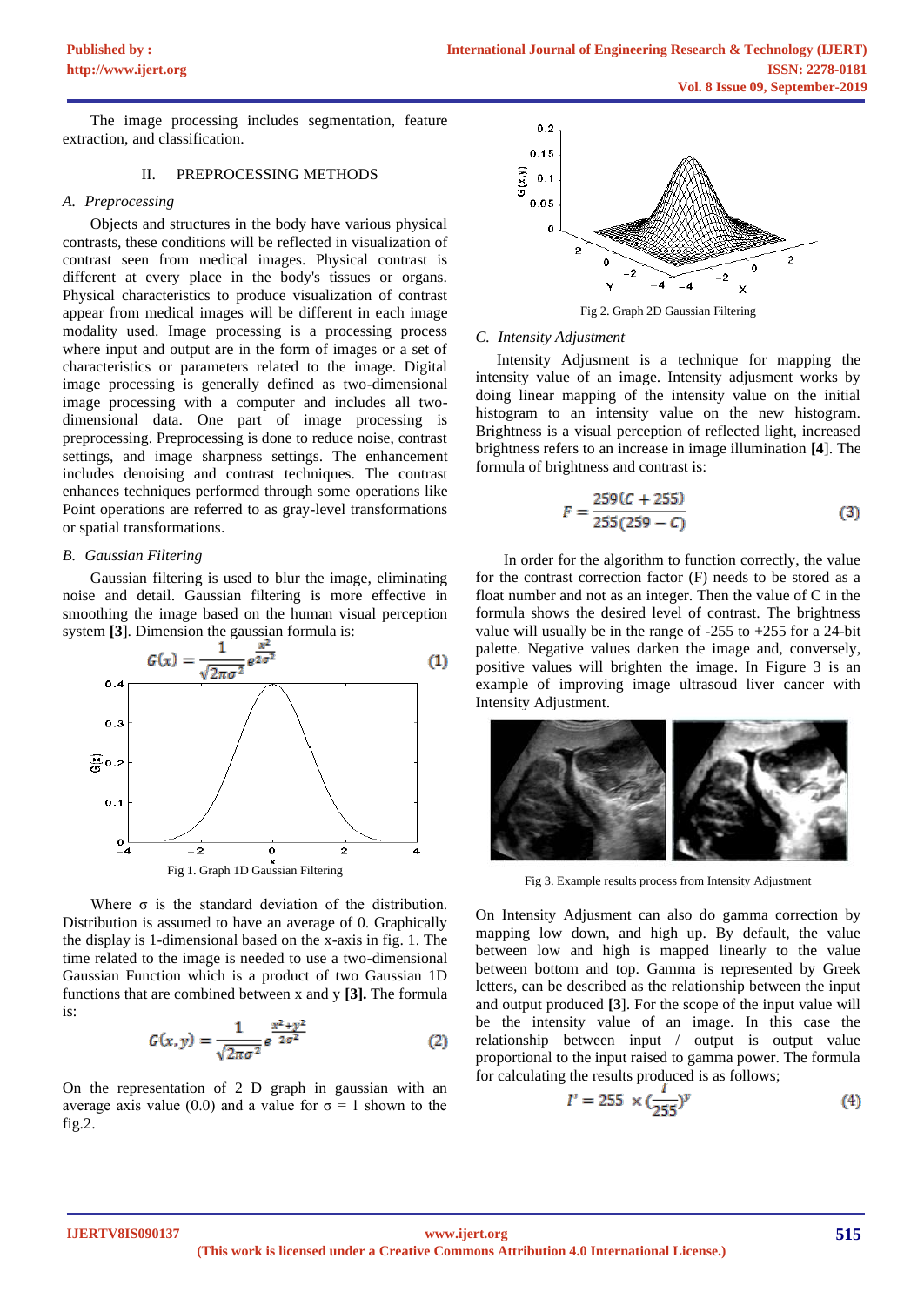

Fig 4. Gamma graph on Intensity Adjustment

The range of values used for gamma will depend on the application, but what is usually used is the value using the range 0.01 to 7.99.

# *D. Histogram Equalization*

- Images with poor contrast usually contain unevenly distributed gray values
- Histogram Equalization is a method for stretching the contrast by uniformly distributing the gray values
	- enhances the quality of an image
	- useful when the image is intended for viewing
	- not always useful for image processing

Histogram equalization is a method for processing images to adjust image contrast by modifying the histogram intensity distribution. The aim of this technique is to provide linear trends to the cumulative probability functions associated with the image [2]. Histogram equalization processing depends on the use of a cumulative probability function (cdf). Cdf is the cumulative number of all the probabilities that exist in the domain and is determined by:

$$
cdf(x) = \sum_{k=-\infty}^{x} P(k)
$$
 (5)

The idea of this process is to give to the image the resulting cumulative linear distribution function. Fig. 5. Graphic value of Histogram Equalization. Linear Cdf is associated with a value histogram equal to the resulting image.



Fig. 5. Graphic value of Histogram Equalization

A histogram is a distribution with a discrete intensity level in the range [0, L-1]. Distribution is a discrete function h that corresponds to each intensity level: rk with the number of intensity pixels: nk. Normalizing histograms is a technique that consists of transforming a discrete distribution of intensity into a discrete probability distribution. To do this, it is necessary to divide each histogram value by the number of pixels. Because a digital image is a set of discrete values that can be seen as a matrix and it's the same as dividing nk each by the dimensions of the array which is the product of the

width by the length of the image. The formula is:

$$
n_{kn} = \frac{nk}{length \times width} = Pr(r_k)
$$
 (6)

# III. RESULT AND ANALYSIS

This study uses data from the ultrasound liver cancer website [**5-8**]. The image used as the study material is an abnormal liver image, HCC image, ICC image and metastases image. The purpose of this study is to increase the intensity of the image so that the image feature details will be clearly visible. Thus the resulting image can be used at a later stage. The flow of the research process is shown in fig.6 which includes the image acquisition stage and the preprocessing stage. Preprocessing using the Gaussian filtering method and Intensity Adjustment and displaying a histogram of each experiment. In testing to determine the intensity value of image improvement with preprocessing using the Gaussian filtering method and Intensity Adjustment based on Matlab 2017a programming and displaying a histogram of each experiment.



Fig. 6. Proposed research chart

# *A. Implementation*

Creating a GUI image preprocessing program using matlab programming that will be used to increase the intensity of an image and get the value of the change. GUI images preprocessing process can be seen on fig. 7 below;



Figure 7. GUI Image Preprocessing program

In the program there are 2 indicator values namely the value of the initial input image and the shift image as the output image which will later be seen in comparison with the calculation requirements whether the original image value is much different from the output value. Result of this process can see in fig 8 below;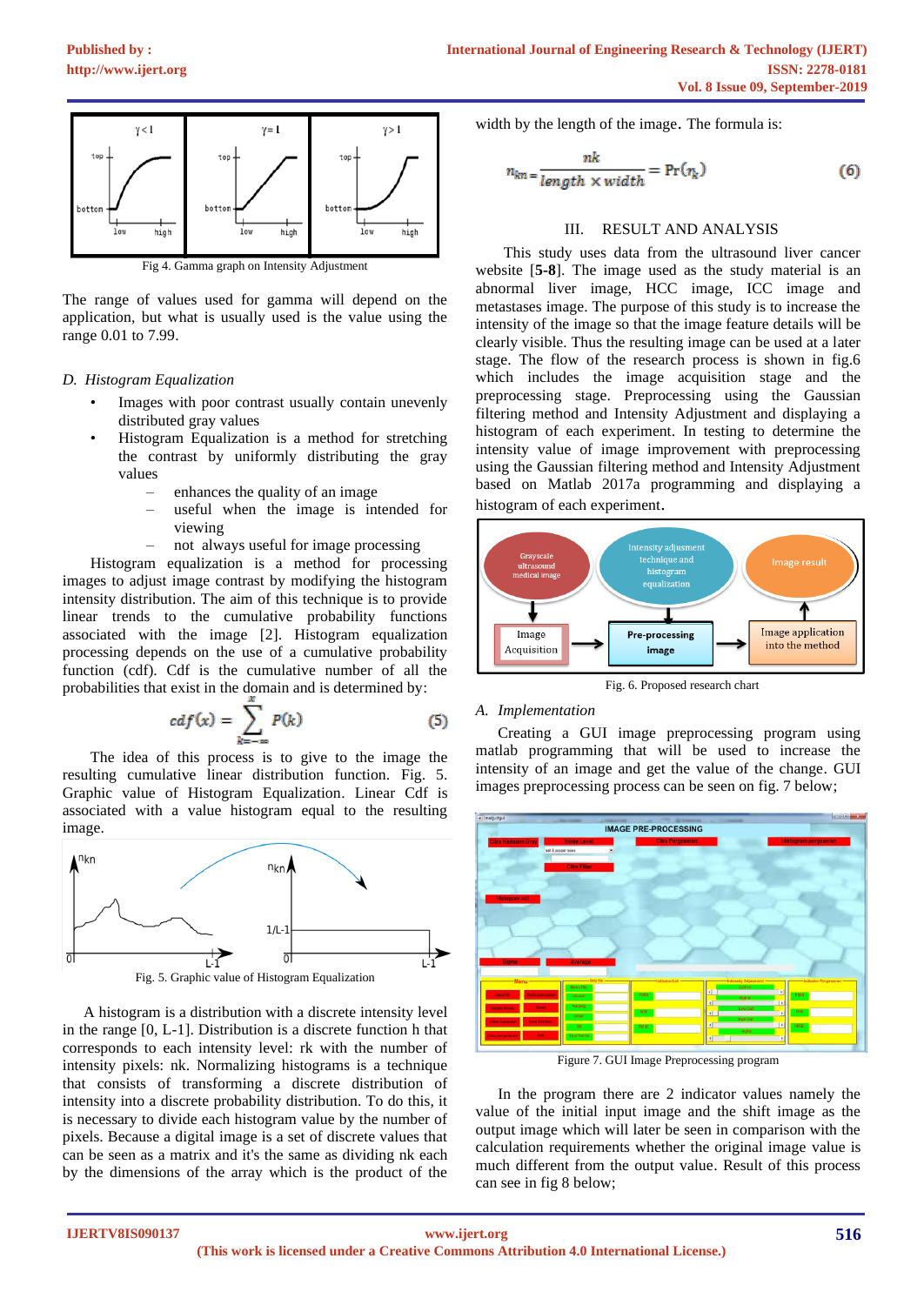

Figure 8. Process of initial image input, initial histogram and initial value.

The first step is to open the image to be processed, then the indicator value will appear from the original image which will be compared to the output image. Providing noise and filtering processes is seen in the fig.9 below;



Figure 9. Gaussian Filtering Process

After that, noise updates were performed using salt & pepper noise with a level 1 value which was then filtered by image based on the value of sigma and the average of 5, so that the image looked smoother as shown in fig.10 below;



Figure 10. Overall results and increased intensity

The final stage increases the intensity of light based on the filtered image and sees changes in the difference in histogram and the value of the initial and final indicators.

# *B. Calculation of MSE, RMSE and PSNR Value*

Process results are obtained after the testing process and produce values from MSE, RMSE and PSNR. Mean Square Error (MSE), Root Mean Squared Error (RMSE), and Peak

Signal-to-Noise Ratio (PSNR) are examples of parameters commonly used as indicators to measure the similarity of two images. These parameters are often used to compare the results of image processing with the original image or original image **[8].** The equation used to calculate the three parameters is as follows:

$$
MSE = \frac{1}{m \times n} \sum_{i=0}^{n-1} \sum_{j=0}^{m-1} [f(i,j) - g(i,j)]^2
$$
 (7)

$$
RMSE = \sqrt{\frac{1}{m \times n} \sum_{i=0}^{n-1} \sum_{j=0}^{m-1} [f(i,j) - g(i,j)]^2}
$$
(8)

$$
PSNR = 10\log_{10}\frac{255^2}{MSE}
$$
 (9)

MSE and RMSE have no units while the units of PSNR are decibels. The more similar the two images, the MSE and RMSE values are getting closer to zero. Whereas in the PSNR, two images are said to have a low level of similarity if the PSNR value is above 30 dB. The following are examples of each of the results of the comparison of the values of 2 images, namely the initial image and the final image. From the 5 samples above, after doing image enhancement, the two images have a value that is still relatively the same which indicates that it does not change significantly to the initial image. The samples are of 5 types namely Abnormal, HCC, ICC, Metastatic and Normal. In the table. 1 is the result of quality testing with the Calculation of MSE, RMSE and PSNR Value.

Table. 1. the result of quality testing with the Calculation of MSE, RMSE and PSNR Value